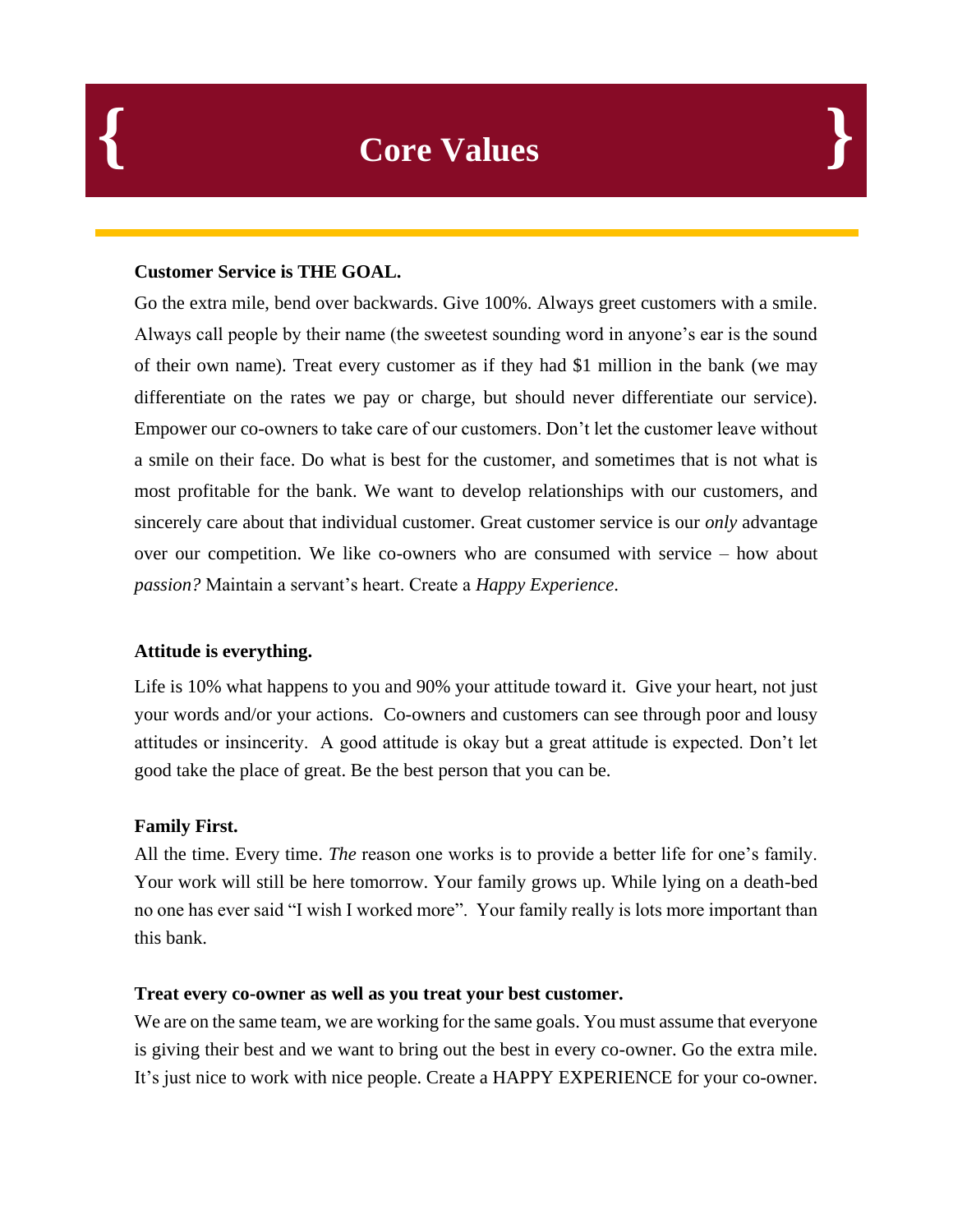#### **Prayer is OK—it's even encouraged.**

Plain, flat, simple: prayer works. And while we would never force our personal spiritual beliefs on anyone, our personal spiritual beliefs guide our every decision. We would never want anyone to be uncomfortable. If you want to pray, if you are with a co-worker or customer who wants to pray, then pray.

#### **Take care of your good employees and get rid of your bad ones.**

Pay a fair and honest wage. Provide a rewarding, self-fulfilling and fun career for those who work hard and opportunities for advancement. And give others who don't share our work ethic an opportunity to flourish elsewhere. If you want "just a job", you will earn "just a paycheck". We are looking for folks who have a pride and passion and want a career. Encourage the good ones and give the bad ones ideas and instructions on how to improve. There is nothing more disheartening to a good employee than to have to work next to a lousy employee. "One bad apple really can spoil the barrel". Trust the bank to be just.

#### **Show respect & appreciation toward others.**

There's no difference between officers and employees. We are all people. It's like any great championship team: at the end of the season, everyone gets a ring, even the trainers. There are skill positions, and they may be paid more or receive more press, but it takes the whole team. And if any one person ever thinks the team can't make it without him/her, (that person is nuts) and the whole team suffers. We also want to make sure that no staff member ever feels uncomfortable, in any way, through off-color remarks or jokes. It's not the buildings, or the institution we call Happy State Bank. It is people within: directors, officers and staff. Everyone wants to be appreciated and respected.

#### **Stay quick and nimble—yet make long-term decisions.**

We can react to a customer's request/emergency or a new expansion opportunity faster than any other competitor. We have to stay "quick on our feet". We're also in this for the longhaul. Relationships are lasting. Profits are only good if they are better than last month or last year. Don't ever make a short-term decision that might make us a little money today when we can make a better long-term decision that makes us lots of money on the long haul… our being quick with a response while making a good long-term decision builds lasting relationships. And in the "heat of the battle", sometimes you have to make a tough decision by yourself. Know that the bank will stand with you and back you up. You are paid to make good judgment calls.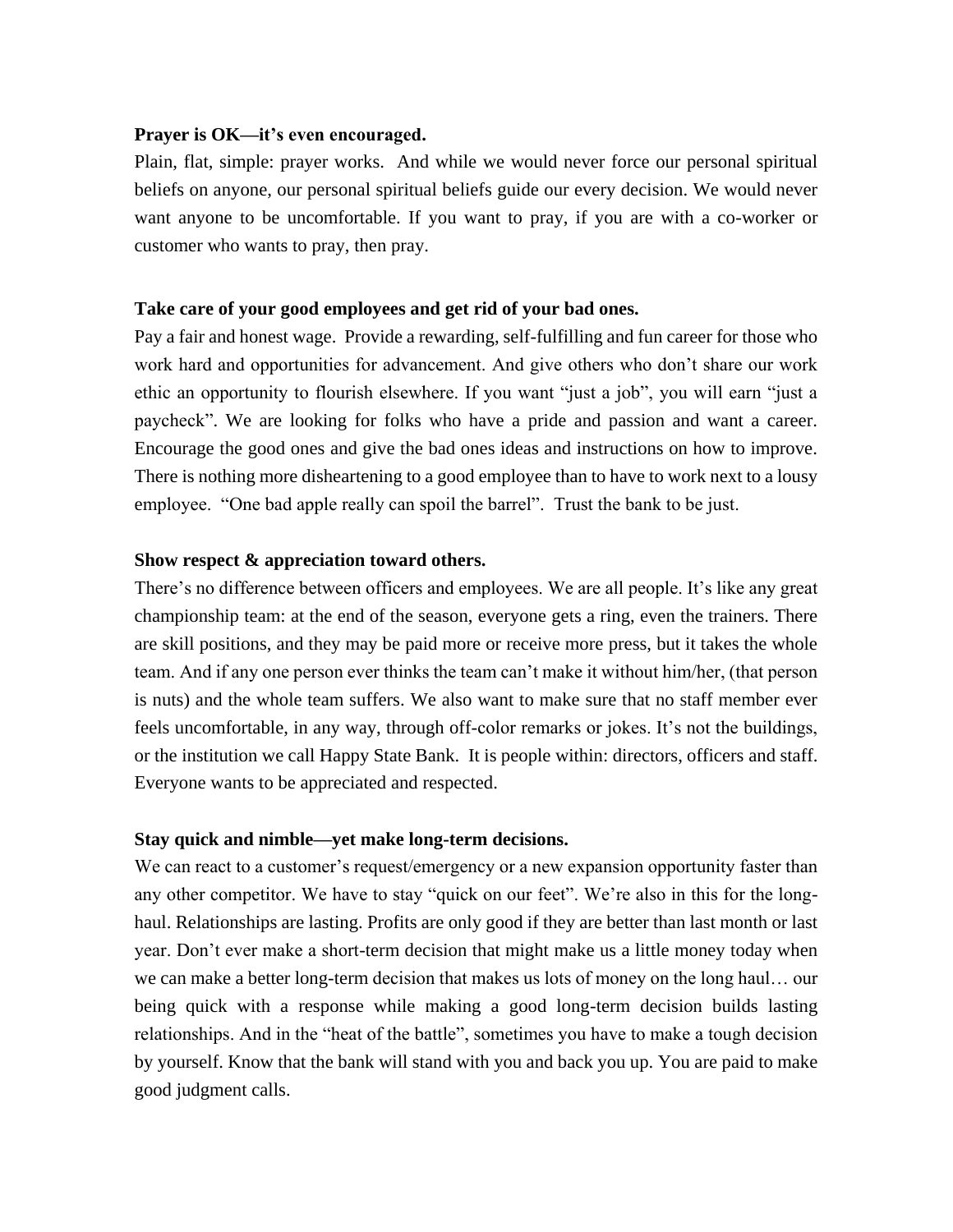#### **Seek input, share everything, hide nothing, ask questions.**

We call it honest, professional adversarialism. We have a lot of smart people here. Seek advice from lots of folks. And it's good to ask lots of questions. And don't take those questions personally. And don't be mean-spirited when asking questions. Honesty and forthrightness always work. Always make time and have time to talk to your co-workers. Remember, we are all on the same team working toward the same goals. The Bible says you should always "speak the truth with love".

#### **TALK to each other—Communication.**

If people would just talk to each other. Talk in person first, via phone second, and please use email as a last resort. It's hard to tell someone "no" or to be tacky when they are standing in front of you.

## **Sometimes we make a mistake. Admit it & fix it—***Fast.*

It happens. Get over it. Everyone makes mistakes. And unless you make the same mistake over and over and over, mistakes are quickly forgiven here. The greater sin is to know a mistake was made and to not admit it or fix it. And when you make a mistake, don't compound it by making excuses. And it helps to say "I'm sorry". The faster that you tell a customer (or co-worker) you are sincerely sorry and you fix it (even make it better) the longer you will have that customer/co-worker.

## **Give back. Get involved in your community.**

It's considered part of your job at this bank. We meet lots of new people and hear of new banking opportunities when we are out and about. It makes you more valuable to the bank, which usually amounts to your paycheck looking better too. It also feels good when you get involved in projects that provide for a greater good.

## **Produce, damn it.** *(Sometimes known as PDI!)*

We expect excellence. We expect lots of quality and quantity at the same time. Do it all. *Do it all*. DO IT ALL. We believe that everyone who works here is a superstar. It takes every person doing their part, their job, to make this place run right and profitably every day. The bank gives a lot. And it expects a lot. The bottom line is still the bottom line. Get rid of those who aren't producing and pulling their own weight.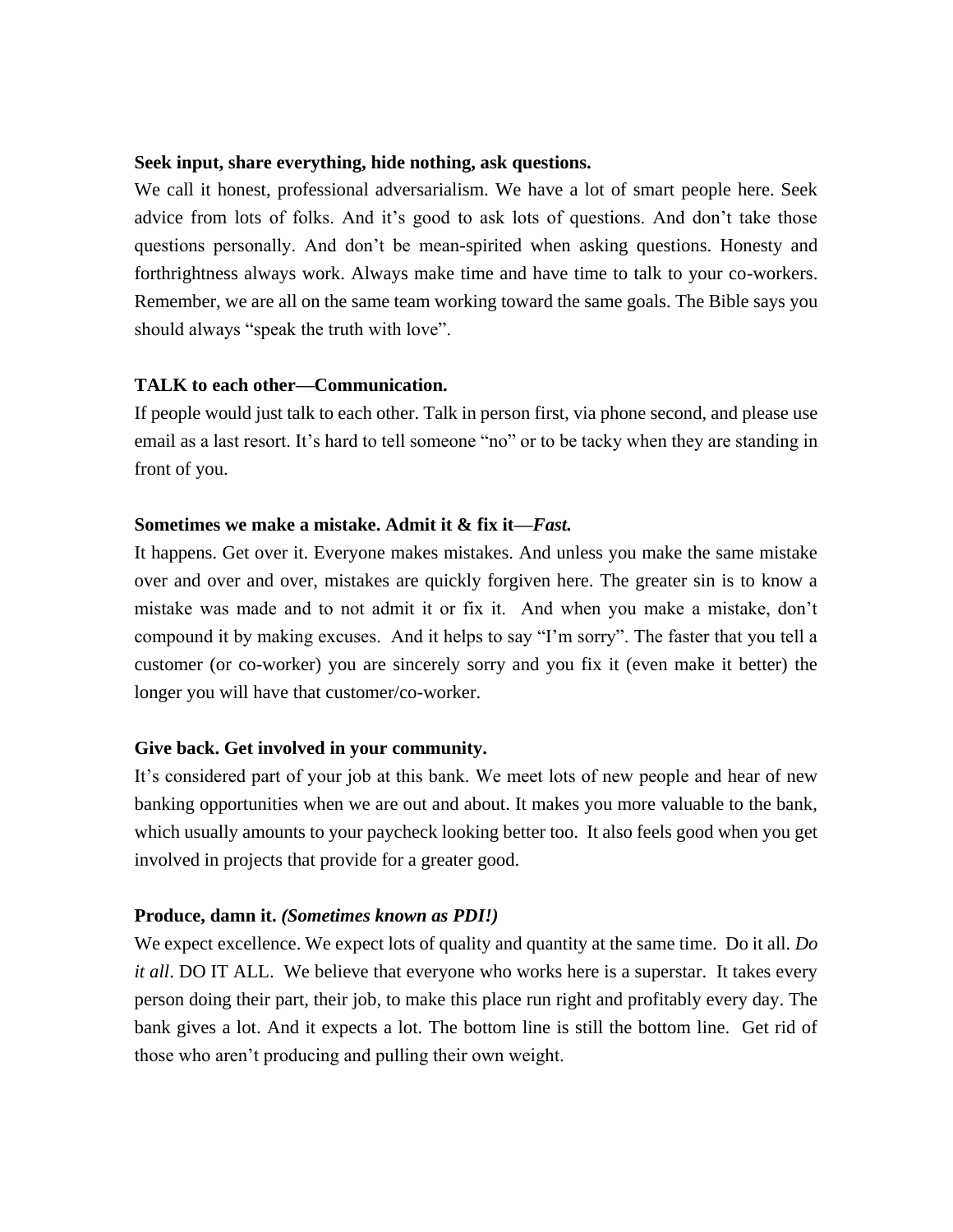## **Laugh at work.**

Most of us were born handsome (or pretty) instead of rich, and therefore we have to work for a living – but dang it, let's have fun – let's tell jokes. Let's share funny emails. Let's make fun of each other. All with respect of course. Remember the "don't-make-anyoneuncomfortable" deal. But dang it, let's laugh. The louder the better. And it is encouraged by management. You will be fired if you don't laugh.

## **Every job is your job.**

There's no such thing as "not my job". Don't be haughty or pretentious. There is no such thing as a job that is "beneath" you doing it. Show that servant's heart.

## **Don't watch the clock. The bank doesn't, you shouldn't either.**

This bank is great at giving folks (especially officers) lots of time off. Whether it's for fun, family or sickness, we are quick and cheerful in letting you take time that you need. There are also times when this bank needs you to "burn some midnight oil" to get your job done and meet deadlines. No officer has ever been told that they have taken too much time off or vacation. This ain't the place for 8 to 5ers. But there are also several who spend too much time at the bank and you need to find balance with your family. The key is balance. Don't take advantage of the bank because the bank will not take advantage of you.

## **Don't ever forget that it's OPM (***Other People's Money***).**

We are trusted by our customers with their money. We are trusted by our stockholders with their investment dollars. And every now and then we have to work with customers to live up to their end of the deal. We have to collect past dues, overdrafts and fees. That's our job. We're giving our customers the opportunity to do the right thing. It is righteous work that we do. We must first use care and compassion, but every now and then we have to resort to other means (always legal) to collect. We want to be known as the "first bank you want to borrow from, but the last bank you want to owe". Never forget that it's OPM.

## **Integrity and character. Our Reputation is everything.**

Do What's Right! Always, every time, any time. No matter what it costs. No matter who it offends. No matter the perceived consequence. Encourage it, reward it, revere it, make it the mantle that we are known for. *It is expected!*